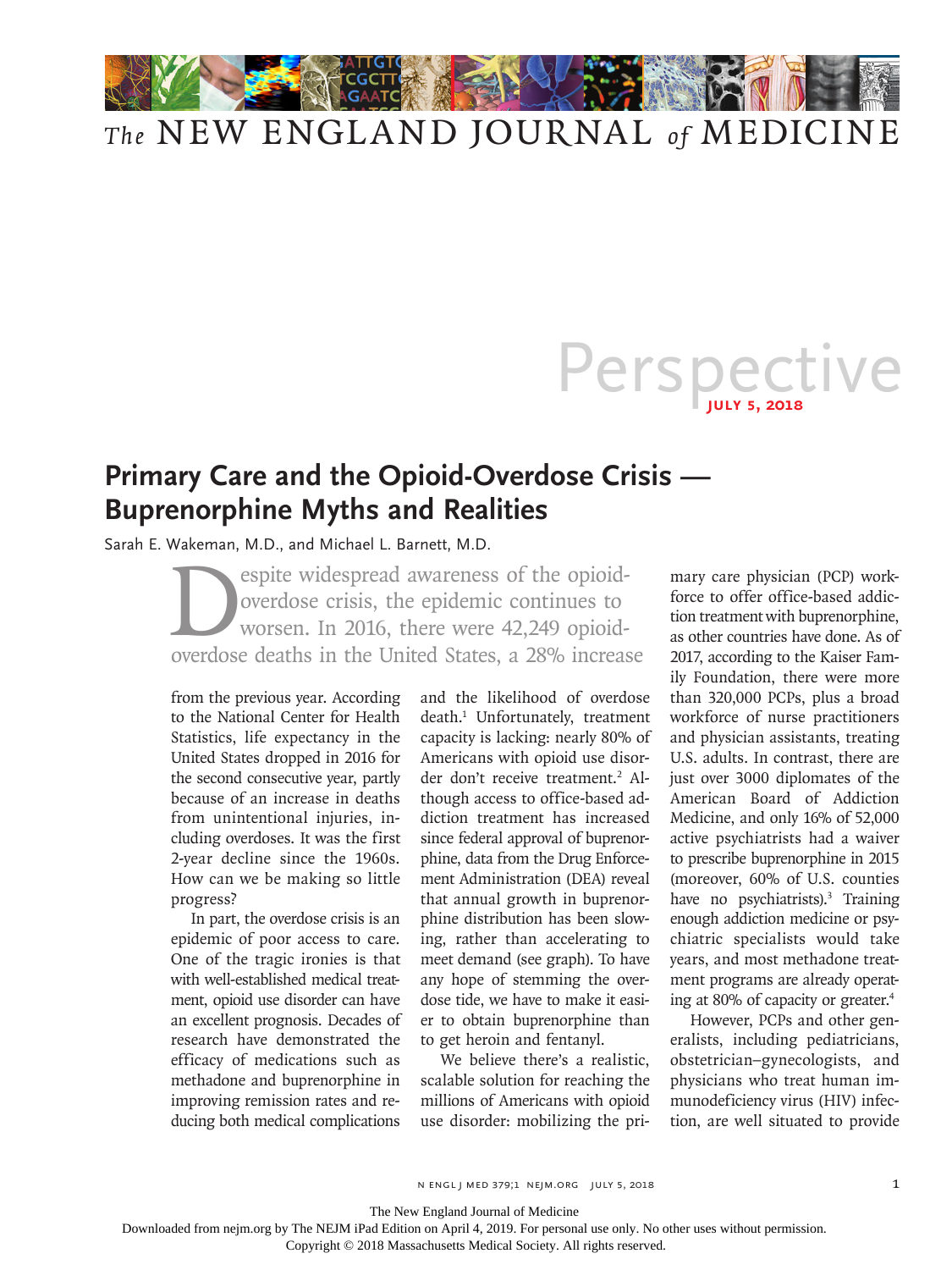

**Annual Change in Buprenorphine and Methadone Volume Dispensed in the United States, 2006–2016.** Each point represents the percentage change in absolute volume of buprenorphine or methadone dispensed from all sources in the United States (including retail pharmacies, hospitals, and outpatient methadone treatment facilities) as compared with the prior year, measured in grams dispensed. The earliest year with data available for buprenorphine was 2005, so 2006 is the first year we could estimate growth. Because of data irregularities for methadone in 2005, we began tracking methadone growth starting with 2006–2007. Data are from the Automation of Reports and Con-

buprenorphine treatment. Many have risen to this challenge: PCPs are responsible for most ambulatory care visits for buprenorphine treatment. The importance of mobilizing the PCP workforce while ensuring the availability of sufficient specialists is not unique to the opioid-overdose crisis. During the height of the HIV/AIDS epidemic, for example, access to antiretroviral therapy was urgently needed. Although initially specialists were more likely to prescribe antiretrovirals, by 1990 equal percentages of patients were receiving antiretroviral therapy from PCPs and from specialists.

How can we promote adoption of buprenorphine treatment by PCPs? The relevant federal and state regulatory barriers could be addressed, but they reflect a deeper problem: stigma and myths about buprenorphine treatment inhibit its acceptance (see table).

The first myth is that buprenorphine is more dangerous than other interventions physicians master during training. In fact, PCPs regularly prescribe more complicated and risky treatments. Titrating insulin, starting anticoagulants, and prescribing full-agonist opioids for pain are often more challenging and potentially harmful than prescribing buprenorphine. Yet this perception has been cemented by federal policy. The Drug Addiction Treatment Act of 2000 requires that physicians complete 8 hours of training (sacrificing a full day of work) and apply for a DEA waiver to begin prescribing buprenorphine. After passing these hurdles, physicians are authorized to treat only a limited number of patients. These requirements make buprenorphine treatment intimidating.

The first step toward debunking this myth would be to scale back these federal regulations. Training in appropriate buprenorphine treatment optimizes outcomes and minimizes risks, but such training could be incorporated into existing medical education. All physicians could be trained during medical school and residency, so that both PCPs and other specialists would be equipped to offer this treatment — and, more generally, would be comfortable in caring for patients with opioid use disorder.

The second myth is that buprenorphine is simply a "replacement" and that patients become "addicted" to it — a belief still held by some physicians. But addiction is defined not by physiological dependence but by compulsive use of a drug despite harm. If relying on a daily medication to maintain health were addiction, then most patients with chronic health conditions such as diabetes or asthma would be considered addicted.

A closely related myth is that abstinence-based treatment, usually implying short-term detoxification and rehabilitation, is more effective than medication for addiction treatment. This belief underpins widespread advocacy for more substance use treatment "beds" as a key solution for the overdose crisis. But whereas there's a strong evidence base for buprenorphine and methadone treatment, no study has shown that detoxification or 30-day rehabilitation programs are effective at treating opioid use disorder.<sup>5</sup> In fact, these interventions may increase the likelihood of overdose death by eliminating the tolerance that a patient had built up. To address myths about the effectiveness of buprenorphine and abstinence treatment, we can start with advocacy and education about the evidence to counter misleading depictions of addiction treatment in the media.

Another myth is that provid-

The New England Journal of Medicine

Downloaded from nejm.org by The NEJM iPad Edition on April 4, 2019. For personal use only. No other uses without permission.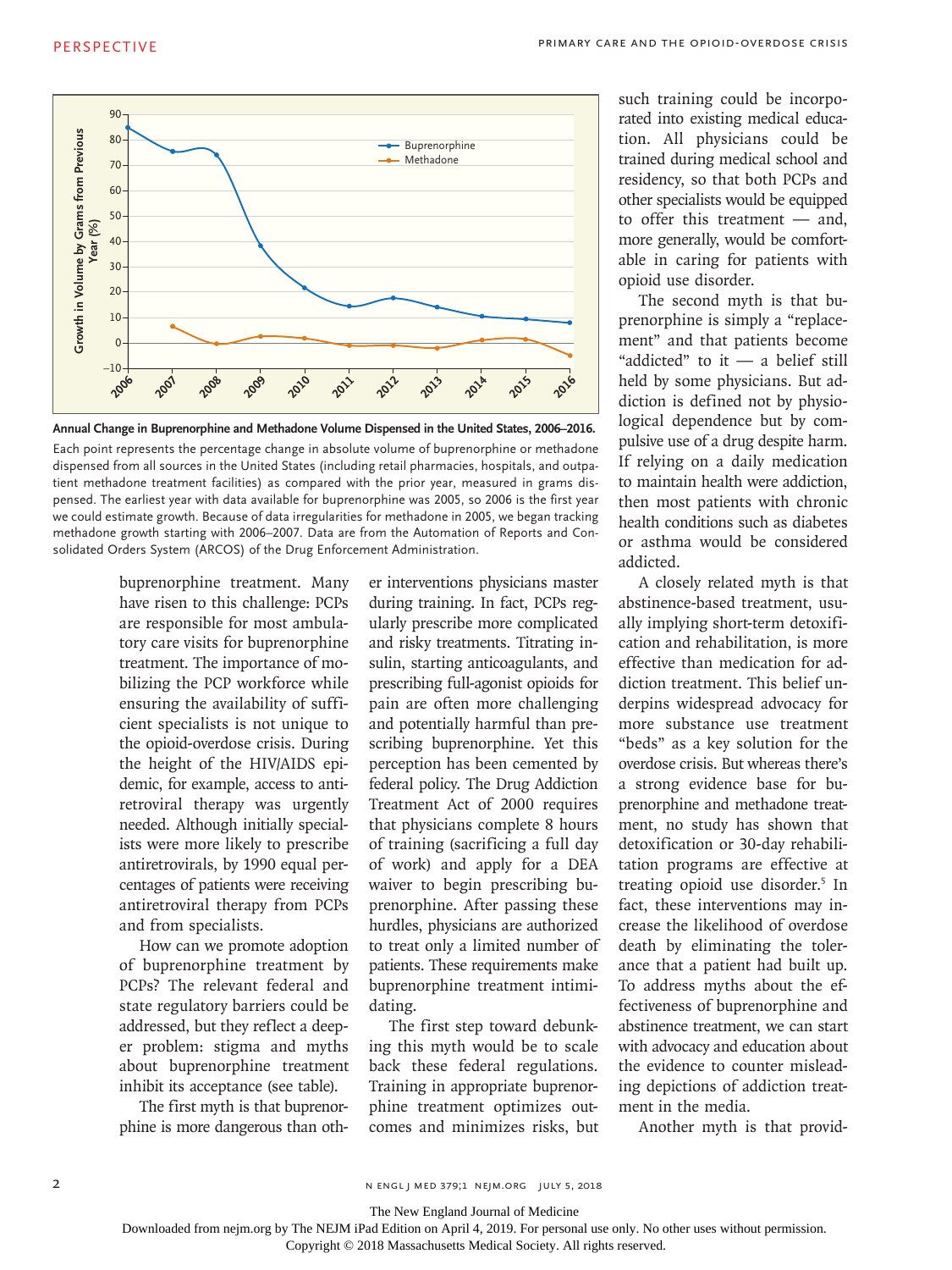| Myths and Realities of Opioid Use Disorder Treatment.                                         |                                                                                                                                                                                                                            |                                                                                                                                                                                                                                                                                          |
|-----------------------------------------------------------------------------------------------|----------------------------------------------------------------------------------------------------------------------------------------------------------------------------------------------------------------------------|------------------------------------------------------------------------------------------------------------------------------------------------------------------------------------------------------------------------------------------------------------------------------------------|
| Myth                                                                                          | Reality                                                                                                                                                                                                                    | <b>Possible Policy Response</b>                                                                                                                                                                                                                                                          |
| Buprenorphine treatment is<br>more dangerous than oth-<br>er chronic disease man-<br>agement. | Buprenorphine treatment is simpler than<br>many other routine treatments in primary<br>care, such as titrating insulin or starting<br>anticoagulation. But physicians receive<br>little training in it.                    | Amend federal buprenorphine-treatment eligibili-<br>ty requirements to include training completed<br>during medical school and require training<br>during medical school or residency. Add com-<br>petency questions to U.S. Medical Licensing<br>Examination and other licensing exams. |
| Use of buprenorphine is sim-<br>ply a "replacement" addic-<br>tion.                           | Addiction is defined as compulsively using a<br>drug despite harm. Taking a prescribed<br>medication to manage a chronic illness<br>does not meet that definition.                                                         | Public health campaign to reduce stigma associ-<br>ated with addiction treatment, similar to past<br>campaigns (e.g., HIV) that provided educa-<br>tion and challenged common myths.                                                                                                     |
| Detoxification for opioid use<br>disorder is effective.                                       | There are no data showing that detoxifica-<br>tion programs are effective at treating<br>opioid use disorder. In fact, these inter-<br>ventions may increase the likelihood of<br>overdose death by eliminating tolerance. | Advocacy from professional physician organiza-<br>tions to educate federal and state agencies<br>and policymakers about evidence-based treat-<br>ment and the lack of evidence for short-term<br>"detoxification" treatment.                                                             |
| Prescribing buprenorphine is<br>time consuming and bur-<br>densome.                           | Treating patients with buprenorphine can be<br>uniquely rewarding. In-office inductions<br>and intensive behavioral therapy are not<br>required for effective treatment.                                                   | Develop and disseminate protocols for primary<br>care settings that emphasize out-of-office in-<br>duction and treatment.                                                                                                                                                                |
| Reducing opioid prescribing<br>alone will reduce overdose<br>deaths.                          | Despite decreasing opioid prescribing, over-<br>dose mortality has increased. Patients<br>with opioid use disorder may shift to the<br>illicit drug market, where the risk of over-<br>dose is higher.                     | Develop a national system of virtual consultation<br>for physicians to reach addiction and pain<br>specialists who can support treatment of pa-<br>tients with suspected opioid use disorder.                                                                                            |

ing buprenorphine treatment is particularly onerous and time consuming. In our experience, it is no more burdensome than treating other chronic illnesses. A typical visit includes assessing medication adherence, examining disease control (e.g., cravings and use), titrating doses, and ordering laboratory tests. Moreover, buprenorphine treatment provides one of the rare opportunities in primary care to see dramatic clinical improvement: it's hard to imagine a more satisfying clinical experience than helping a patient escape the cycle of active addiction. The fact that, for in-office inductions, patients must wait until withdrawal begins to take an initial buprenorphine dose under observation undoubtedly contributes to fears about the demand on physicians' time. But this process has not been shown to be more effective than having patients start the medication outside the office. In fact, buprenorphine management provided by a PCP is effective with or without additional psychosocial interventions. This myth could be countered by developing and disseminating protocols emphasizing home induction and primary care models for treatment, including approaches consistent with efforts to transform practices into patient-centered medical homes.

Finally, some observers believe that physicians should simply stop prescribing so many opioids. The crisis began with increased opioid prescribing, yet as prescribing rates have fallen since 2011, overdose deaths have accelerated. If prescribing patterns were the sole driver of overdoses, then decreased prescribing should have had a measurable effect on opioidrelated mortality over the past several years. In reality, research has demonstrated that interventions like the introduction of abuse-deterrent Oxycontin, which reduce access to frequently misused prescription opioids, have resulted in people shifting their opioid of choice predominantly to heroin. Rising overdose mortality despite decreasing opioid prescribing suggests that merely reducing the prescription-opioid supply will have little positive short-term impact. Reducing prescribing could even increase the death toll as people with opioid use disorder or untreated pain shift into the unstable, illicit drug market. Instead, we need safer, more thoughtful opioid prescribing and accessible support, such as electronic consultations with addiction specialists, to help physicians offer buprenorphine for people with opioid use disorder.

We are in the midst of a historic public health crisis that demands action from every physician. Without dramatic intervention, life expectancy in the United States will

The New England Journal of Medicine

Downloaded from nejm.org by The NEJM iPad Edition on April 4, 2019. For personal use only. No other uses without permission.